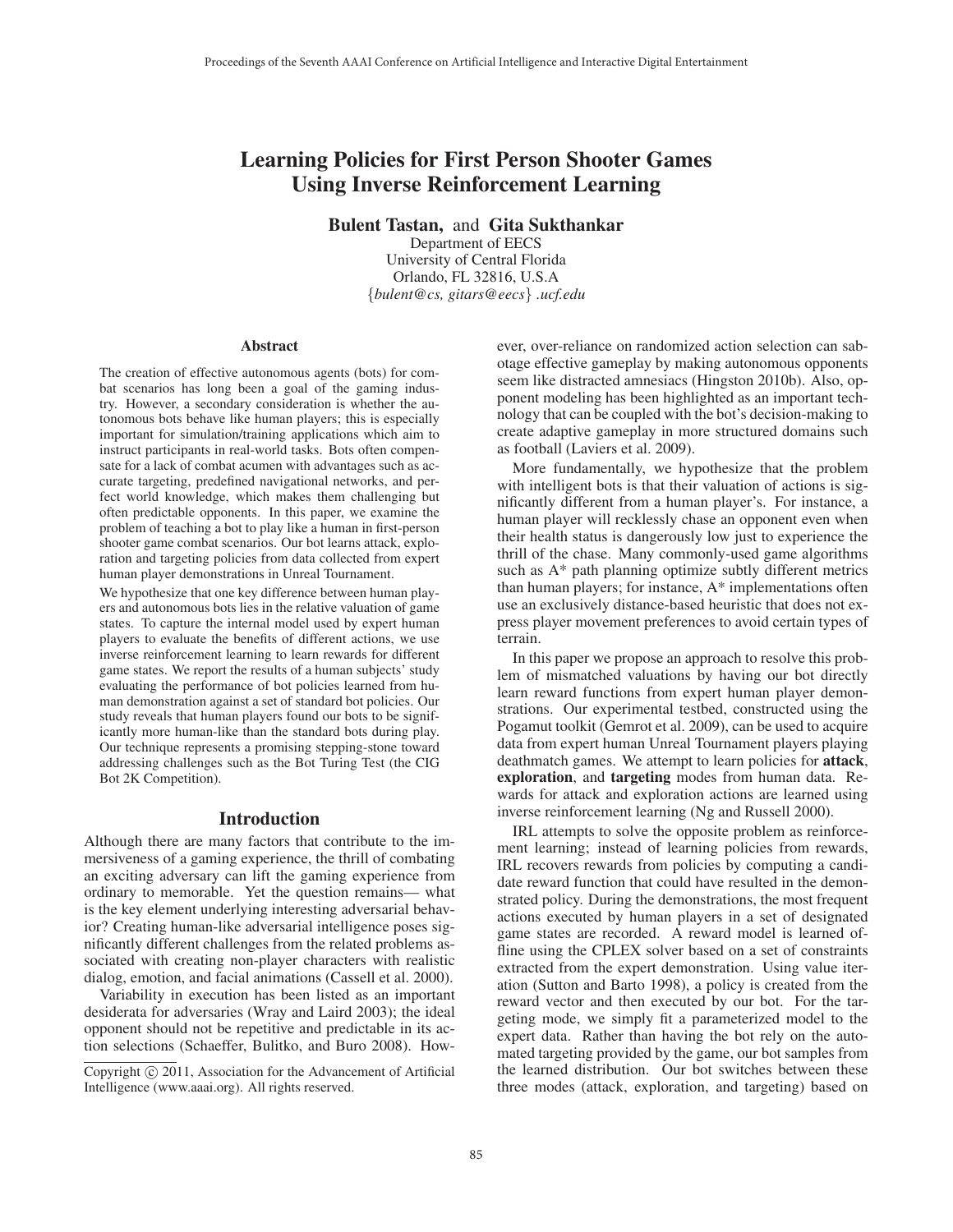game cues such as opponent proximity and availability of resources.

We evaluate the overall performance of our bot in multiple ways. First, we compare the exploration policy learned by the bot against a set of standard Pogamut (Gemrot et al. 2009) bots on multiple maps. The results of these experiments indicate that our bot is significantly better at foraging for resources such as health pellets and weapons than a set of standard UT bots. The combat performance (attack and targeting) of our bot was evaluated by having a set of human subjects compare their play experiences with our bot vs. a standard bot. Players had the opportunity to play both bots directly in deathmatch competition multiple times, as well as to view movies of the two bots. Our findings for this experiment indicate that human players rate our bot as more human-like in gameplay.

### Related Work

The 2k BotPrize competition (Hingston 2010a) has stimulated much of the related work in this area. Known as the "Bot Turing Test", the BotPrize competition pits autonomous bots vs. a panel of expert human judges drawn from the gaming industry. The agents fight a modified death match game in Unreal Tournament against a human player and a judge; to win the major prize, the bot must convince four out of five judges of its humanness.

In the 2010 competition no bot was able to win the major prize and as in previous competitions the most human bot did not manage to outscore the least "human" human player. There are, however, promising strategies that have emerged for topics such as item acquisition, steering, and firing techniques. Ideas such as circular strafing, imprecise aiming, and more complex item seeking strategies have been demonstrated by various bots (e.g, (Hirono and Thawonmas 2009)).

The top-scoring bot in 2010 was Conscious-Robots from Carlos III University in Madrid. In many of the submissions, human-like characteristics were implemented for navigation. Relational databases have been used to provide the bot with long term memory of hotspots where actions commonly occurred in the past, instead of going to the last place an enemy was seen (Hirono and Thawonmas 2009). In contrast, our bot uses IRL and expert human demonstrations to learn key locations for resource acquisition.

The bots, like humans, have different objectives depending on their state. The ICE 2008/2008 bot had two behavior states: item collection and combat (Hirono and Thawonmas 2009). The 2008 FALCON bot implemented four states allowing for more variability in action: running around, collecting items, escape, and engage (Wang et al. 2009).

(Hingston 2010b) notes that two of the most historically common failures among competition bots have been overly accurate shooting and lack of aggression compared to human players; our approach was specifically designed to address these shortcomings. Note that due to the rules of the competition, it would not be possible to use inverse reinforcement learning to learn an exploration policy directly on the competition map, but it remains a feasible approach for attack policies which are not map-specific.

## Inverse Reinforcement Learning

To learn attack and exploration policies from expert player demonstrations, we first use inverse reinforcement learning to learn a reward model from a set of player demonstrations. First the expert's demonstration is converted into a set of linear programming constraints over states, actions, and rewards. The goal is to find a reward model that effectively explains the player's action choices. This is done by assuming that the observed policy maximizes the selected reward model, and searching for reward values that minimize the difference between an optimal policy (under that reward model) and the observed set of demonstrations. To solve the resulting set of equations, we use the CPLEX solver offline.

We use the IRL formulation defined by (Ng and Russell 2000) and maximize:

$$
\sum_{i=1}^{N} \min_{a \in \mathcal{A}} \{ (\mathbf{P}_{a_1}(i) - \mathbf{P}_a(i)) (\mathbf{I} - \gamma \mathbf{P}_{a_1})^{-1} \mathbf{r} \} - \lambda ||\mathbf{r}||_1
$$
  
s.t.  $(\mathbf{P}_{a_1} - \mathbf{P}_a)(\mathbf{I} - \gamma \mathbf{P}_{a_1})^{-1} \mathbf{r} \succeq 0 \quad \forall a \in \mathcal{A} \setminus a_1$   
 $|r_i| \le r_{\text{max}} \quad i = 1, ..., N$ 

where  $a_1$  is the action index of the policy for current state, **P** is the state transition matrix,  $\gamma$  is a discount factor, and  $\lambda$  is the penalty coefficient. **r** is the reward vector and  $r_{\text{max}}$ is set to 1. The max-min formulation can be converted to a problem of only maximization by adding new variables,  $y_i$ , to the problem as follows:

$$
y_i \leq \{ (\mathbf{P}_{a_1} - \mathbf{P}_a)(\mathbf{I} - \gamma \mathbf{P}_{a_1})^{-1} \mathbf{r} \}
$$

Maximizing  $y_i$  is equivalent to minimizing the right-hand side part of the objective function. By adding the sum over  $\rho_i$  to convert the first-norm of rewards into linear form, the overall linear programming formulation becomes:

$$
\begin{aligned}\n\text{maximize} & \sum_{i=1}^{N} (y_i - \lambda \rho_i) \\
\text{s.t.} & y_i & \leq \{ (\mathbf{P}_{a_1} - \mathbf{P}_a)(\mathbf{I} - \gamma \mathbf{P}_{a_1})^{-1} \mathbf{r} \} \quad \forall a \in \mathcal{A} \setminus a_1 \\
& r_i & \leq \rho_i \\
& -r_i & \leq \rho_i \\
& r_i & \leq r_{\text{max}}\n\end{aligned}
$$

If we define  $N$  as the number of states (128 for exploration and 12 for attack mode) and A as the number of possible actions (4 for both exploration and attack) we have 3N variables and  $(A - 1)N + 3N = (A + 2)N$  constraints. Hence, we have 384 variables, 768 constraints for exploration mode, and 36 variables, 72 constraints for attack mode; due to our simple state space representation, CPLEX can calculate values for all the reward variables within a few seconds.

By using IRL, we avoid having to hand-code rewards for particular states based on domain knowledge and instead can directly leverage the experience of expert players. After IRL returns the reward model, we run value iteration offline to learn a policy. During gameplay, the bot simply performs a policy lookup based on the current game state which can be executed very rapidly.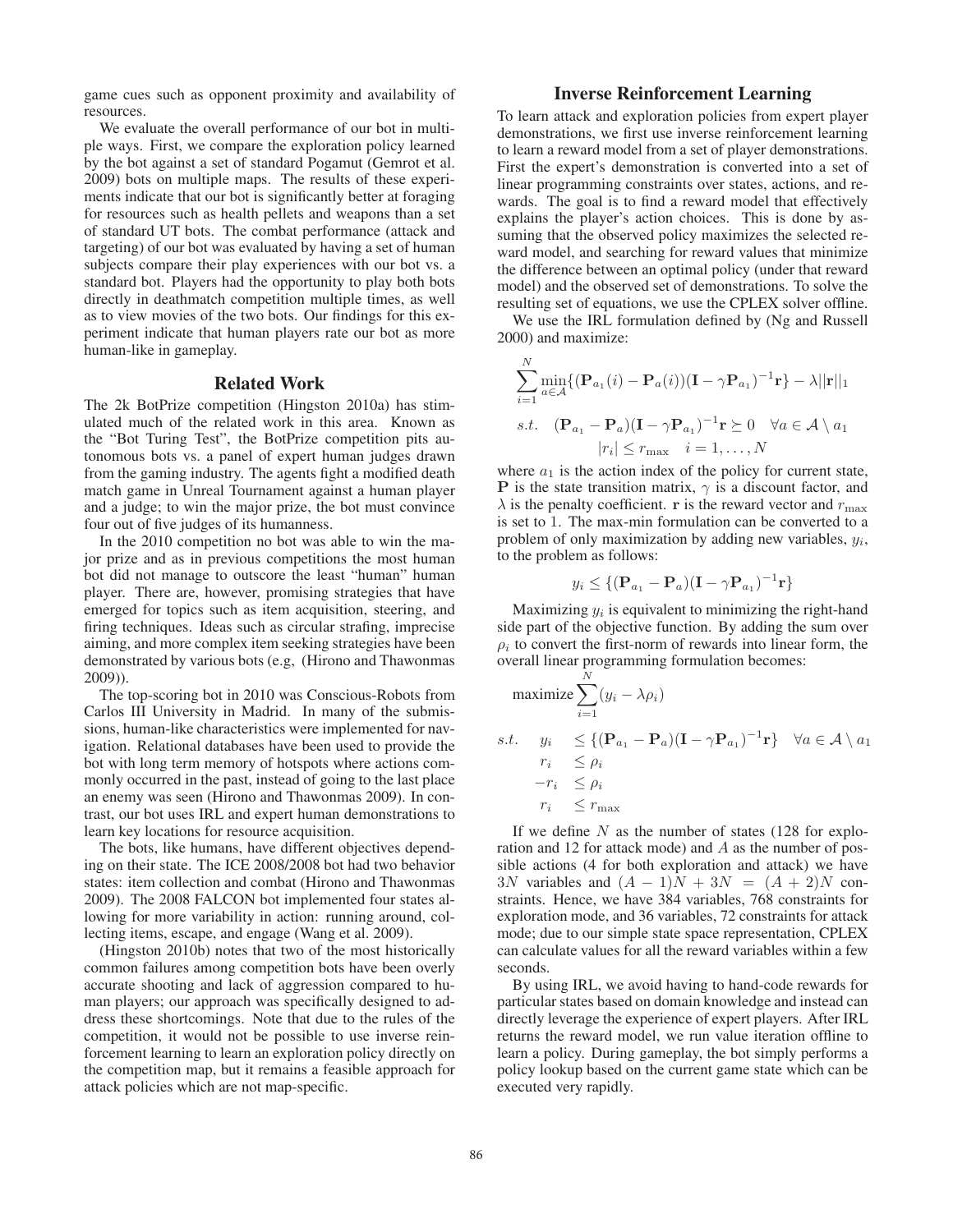# Bot Design

Our system was trained to play two-player deathmatch mode in Unreal Tournament; the winning objective is simply to score the highest number of kills during a set period of time. We created our game bot and our data collection bot using the Pogamut (Gemrot et al. 2009) platform.

Pogamut was developed to allow programmers to connect to the Unreal Tournament (UT) server using Java. It includes three types of connections: server, observation and bot. The server connection allows the developer to access player and map information, add a built-in UT bot or remove a bot from game. The observation connection opens a link to a player and gives information about the world from the perspective of that player. This information not only includes the player's location, shooting and orientation data but also provides information about other items and players in sight. The bot connection creates a programmable bot that can move, jump, shoot, detect visible players, and spot items.

Our bot uses a finite state machine to switch between three different modes; we learn the policies for each mode separately as described in the following sections. Exploration mode is designed to gather resources (ammo and health packs) from the environment when the user is not fighting opponents. As soon as an enemy is visible, the bot switches into attack mode. The targeting mode is triggered during attack mode when firing at the opponent.

#### Exploration Mode

To learn a policy for the exploration mode, we divide the current map is into an occupancy grid. Since certain cells are hazardous, only regions of the map that have been explored safely are included in the occupancy grid. Therefore we initialize the map by having the user perform a short exploration and then using the initial exploration data to generate a safe occupancy grid. Using the grid map, we collect a series of short (15 second) segments from the user's explorations for processing. During a single segment, the user typically explores one region in the map.

This data demonstrates how a user explores various map areas and which spots are preferentially visited. We then convert the user's movements to a reduced set of actions (up, down, left, and right). State transitions are recorded, and from that data, actions are extracted. We predefine a simple transition matrix between states in which many states are linked by deterministic transitions. First, the path demonstrated by the expert is cleaned by by filling the gaps and diagonal jumps between cells to align with the four-way connectivity of our action space. A reduced state space is generated using only the cells covered by the path.

The demonstration is converted into actions which are used to learn the reward model and policy for that section of the state space using the following procedure:

- 1. Our IRL script is used to automatically generate constraints based on the expert demonstration.
- 2. A consistent reward vector for the observed states is computed using CPLEX.
- 3. Rewards for unobserved states are set to 0.



Figure 1: Architectural diagram showing training and gameplay in exploration mode.

- 4. Value iteration is executed until the error threshold reaches  $10^{-4}$ .
- 5. The policy, the start, and end cells for the demonstration are saved.

The process is repeated for each demonstration to create multiple policy maps for each area of the map. The training process is depicted in the top field of the Figure 1. At the end of training process, a set of policies are generated which are then used by the bot during game play. During the game, the bot either selects the policy closest to its current position or chooses to explore a completely new region (30%). To move to a new region, it randomly selects a new policy and then uses A\* search to move between its current position and the starting location of the next policy. The bot collects any resources (weapons or health packs) it detects while in exploration mode before continuing to follow the learned policy.

# Attack Mode

To train the bot for attack mode, we collected 45 minutes of log files at 20 frames/sec of an expert player fighting an opponent. The log file contains the following fields: 1) timestamp 2) location  $(x,y,z)$  3) health level 4) shooting status 5) enemy visibility 6) jumping status 7) angle to the enemy in XY plane 8) currently used weapon. After data acquisition the log file is filtered to create state-action pairs for the parts of the session that the opponent is visible to the player.

In attack mode, the state representation is based on a combination of the health and distance status of the player, yielding twelve total states. The state representation is shown in Table 1. The four possible actions are: 1) shooting and moving 2) shooting only 3) moving only 4) standing still. Note that even when the bot is in attack mode, it is not constantly firing; it can opt to hide or disengage by selecting movement actions and going to the appropriate distance.

The distribution of these actions across states represents the aggressiveness of the player. To identify the action being executed, we considered windows of 250 ms and eval-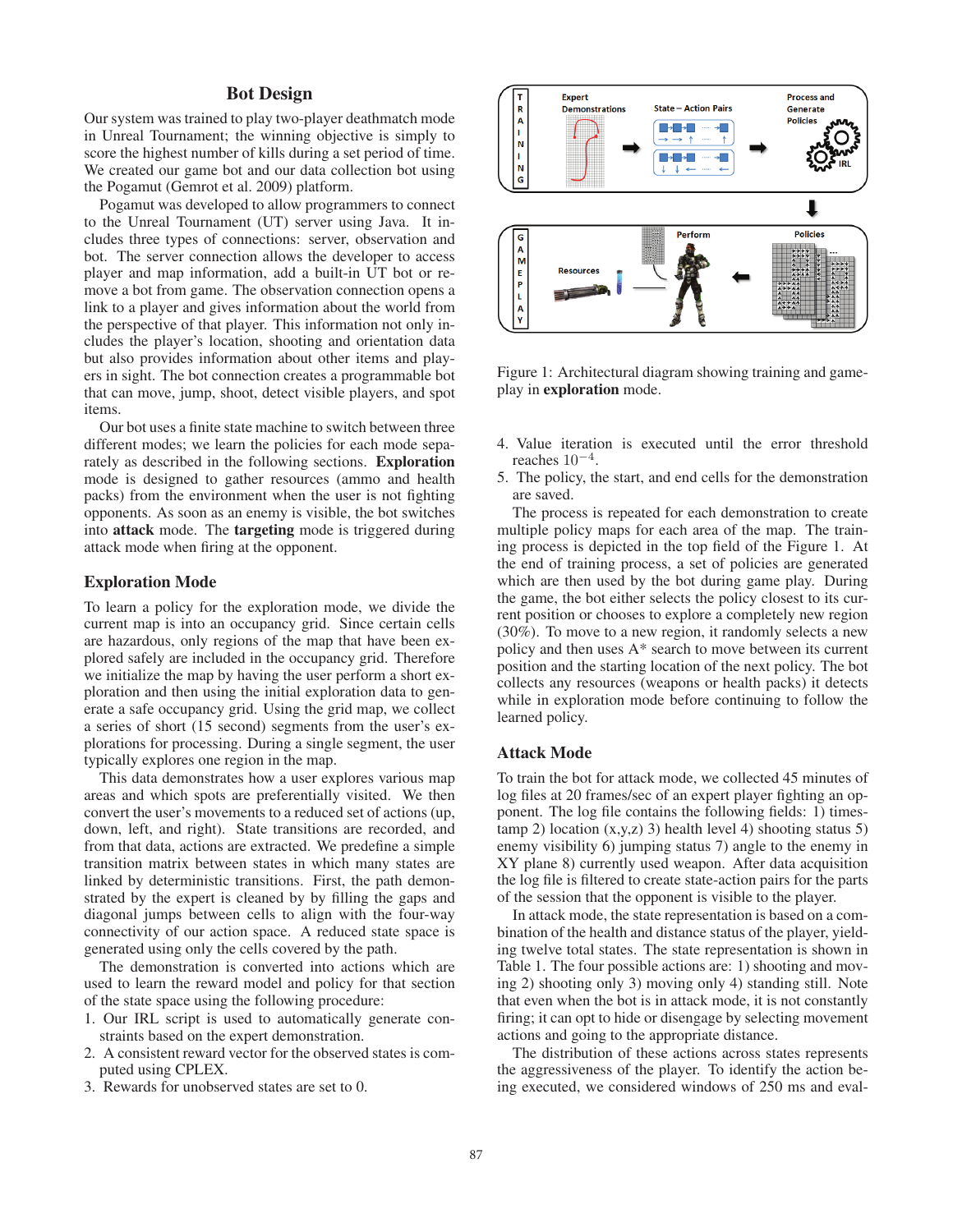

Figure 2: Architectural diagram showing training and gameplay in attack mode.

uated the percentage of shooting and movement the player performed during that time period to assign each window a state and action value.

|                     | Health |  |  |  |  |
|---------------------|--------|--|--|--|--|
| Distance (UT units) |        |  |  |  |  |
| less than 500       |        |  |  |  |  |
| between 500, 1000   |        |  |  |  |  |
| greater than 1000   |        |  |  |  |  |

Table 1: State representation for attack mode.

After the state-action pairs from the expert's demonstration are extracted, a frequency count is performed over the entire dataset to create a state transition probability matrix. The transition probability matrix and policy data is then used as the input to CPLEX to learn a mapping between state and rewards. Using these rewards, we execute value iteration to learn the optimal policy that the bot should perform. This policy is used to guide the bot's movement and shooting during attack mode; note that the learned policy only specifies the general action, not actual direction of movement or bot orientation which need to be calculated at run-time. Figure 2 shows the operation of our attack method.

## Targeting Mode

To create a more human-like shooting pattern, we collected data on the expert players' firing patterns and fitted it to a separate Gaussian distribution based on the distance between the player and the enemy. The learned parameters are shown in Table 2. Interestingly, the angular variance of the player's shooting angle is actually reduced when shooting at farther ranges; this reflects the tendency of most players to spend a longer time aiming at distant targets.

Whenever the bot can see the enemy or detects that an enemy is in the vicinity, it switches from exploration to attack mode. The bot is alerted to the presence of the enemy by detecting damage, seeing a bullet shot by enemy, or hearing noise from the enemy. When the bot switches to attack mode, it calculates the current state using the relative health level and distance to the enemy. The bot selects an action (attack, move, or both) based on the learned policy. If the bot is going to attack, it changes its weapon to most destructive weapon that it carries. After generating an angle to shoot by drawing from the applicable Gaussian distribution, the bot calculates the location to shoot. If the bot opts to move, it runs and jumps in a circle to maintain the distance recommended by the learned policy. The center of the circle is mapped to a navigation point within a known safe region to protect the bot from moving to unknown hazardous locations.

# Evaluation

We evaluated both the exploration and combat performance of our bot. For exploration, we seek to create a bot that can effectively forage for health packs and weapons, based on a policy learned from expert players on the same map; essentially the bot is learning the areas that produce the richest yield of resources. The metric used is simply the amount of health packs the bots were able to collect within a five minute interval. We compared our bot to two standard bots included within the Pogamut distribution: Navigation and Rayscan.

The Navigation bot simply moves from one navigation point (navpoint) to another and periodically uses A\* to move to a new randomly selected navpoint. This bot is good at covering large sections of the map very rapidly and picking up resources along the way. The Rayscan bot scans the game world with using ray-tracing and performs obstacle avoidance to avoid hazards; the advantage of this policy is it enables exploration and foraging in areas not covered by the navigation grid. We performed five runs of each bot over the same map. As Figure 3 shows, our bot, using the exploration policy learned by IRL, outperforms the other two fixed policy bots at this task and a t-test indicates that the differences are statistically significant ( $\alpha = 0.01$ ).

### User Study

To evaluate the attack mode we performed a user study to evaluate the "humanness" of the bots' combat performance. The goal of the user study was to determine whether the users' found our bot to be more human-like than a UT bot without learning. Against autonomous UT bots, our bot played competitively at level 3 out of 7; we did not attempt to optimize our bot further since we felt that it was desirable

|       | Distance (UT cms) |                      |             |  |
|-------|-------------------|----------------------|-------------|--|
|       | 0 to 400          | 400 to 700 above 700 |             |  |
| $\mu$ | $-0.4^{\circ}$    | $0.5^\circ$          | $0.1^\circ$ |  |
| σ     | $9.4^\circ$       | $5.4^\circ$          | $3.8^\circ$ |  |

Table 2: Learned Gaussian parameters for different shooting distances.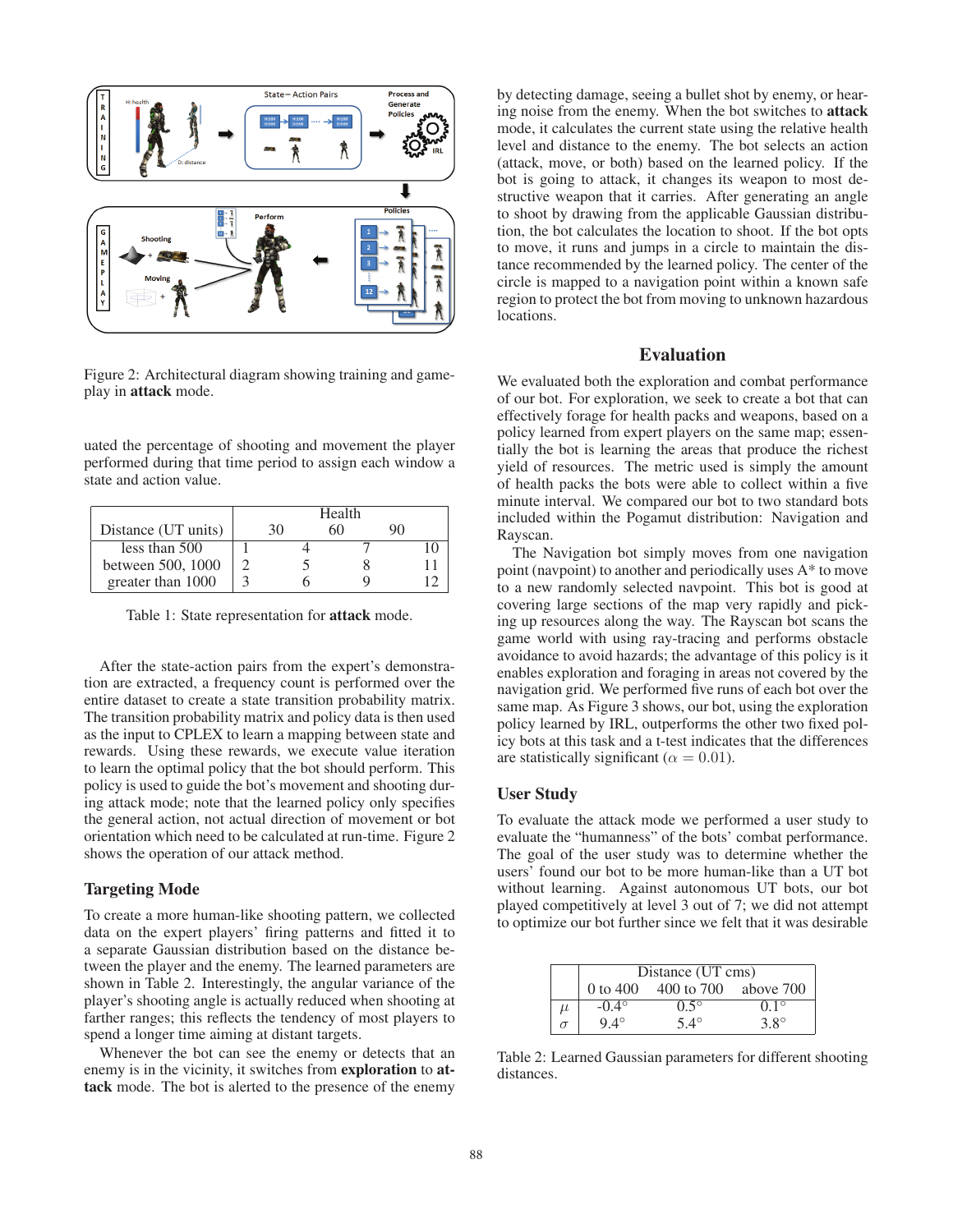

Figure 3: Evaluation of exploration mode. Our bot outperforms the other non-learned Pogamut bots, Navigation and Rayscan, at foraging.

for all players to occasionally beat the bot and for intermediate players to be able to beat the bot half the time. The experience levels of the thirteen participants, based on selfreported hours of play, ranged from beginner to expert; all participants were male between the ages of 18-28.

After a short training period to familiarize the participants with Unreal Tournament, we explained to the participants that they were going to play two separate games: one against a bot and the other against a human player. In reality, both tests were executed against bots, our bot and a UT bot using a non-learned policy. Subjects were asked to look for clues about the humanness of the bot based on shooting, movement and overall abilities. Each session consisted of the subject playing four combats, viewing a movie of the bots, and responding to questionnaires. After each pair of combats, players were asked to respond to a questionnaire based on the previous combats. Participants were asked to rate the bots' shooting, movement, and behavior on a 1 to 7 scale, where 1 indicated more bot-like and 7 indicated more human-like. Participants also were asked how fun each opponent was to play. At the end, we asked the participants to watch the two "players" in combat against one another and evaluate the players' shooting, movement and overall behavior.

From the questionnaires of the 13 participants, we divided the question responses into four parts: shooting, movement, overall performance, and fun. We plotted the number of human-like and bot-like answers for the UT bot and our bot, then performed Fisher's exact test which is based on two categorical datasets of small sample size. For the results we used left tail (negative correlation), which shows that the observations tend to lie in lower left and upper right of the table. In our case, having observations in lower left and up-

per right indicates that the participants rated our bot as more human-like. As we can see from the results for shooting, movement and also overall behaviors, our bot appears to engender statistically significantly differences in participants' perception of the bots' human-like behavior ( $p < 0.05$ ).

| Attacking             | Human | <b>Bot</b> |  |
|-----------------------|-------|------------|--|
| UT Bot                |       |            |  |
| Our Bot               | 11    |            |  |
| Left p value $= 0.02$ |       |            |  |

Table 3: Questionnaire responses relating to attacking (statistically significant)

| Movement              | Human | <b>B</b> ot |  |
|-----------------------|-------|-------------|--|
| <b>UT Bot</b>         |       |             |  |
| Our Bot<br>10         |       |             |  |
| Left p value $= 0.05$ |       |             |  |

Table 4: Questionnaire responses relating to movement (statistically significant)

| Overall               | Human | <b>Bot</b> |  |
|-----------------------|-------|------------|--|
| <b>UT Bot</b>         |       |            |  |
| Our Bot               | 11    |            |  |
| Left p value = $0.02$ |       |            |  |

Table 5: Questionnaire responses relating to overall performance (statistically significant)

| Fun                    | Fun | Boring |  |
|------------------------|-----|--------|--|
| <b>UT Bot</b>          | 12  |        |  |
| Our Bot                |     |        |  |
| Left p value = $0.522$ |     |        |  |

Table 6: Questionnaire responses relating to fun experienced

| Overall                | Human | <b>B</b> ot |  |
|------------------------|-------|-------------|--|
| UT Bot                 |       |             |  |
| Our Bot                | q     |             |  |
| Left p value $= 0.344$ |       |             |  |

Table 7: Questionnaire responses relating to spectator mode

Interestingly, our bot was more successful at fooling human players during gameplay (which is traditionally thought to be a harder test) than during spectator movie mode. When spectating both the bots, the players are able to slow the movie down and notice repeated patterns and occasional movement glitches exhibited by both bots. The difference between our bot and the UT bot is not statistically significant in movie mode. Also the reported fun between play